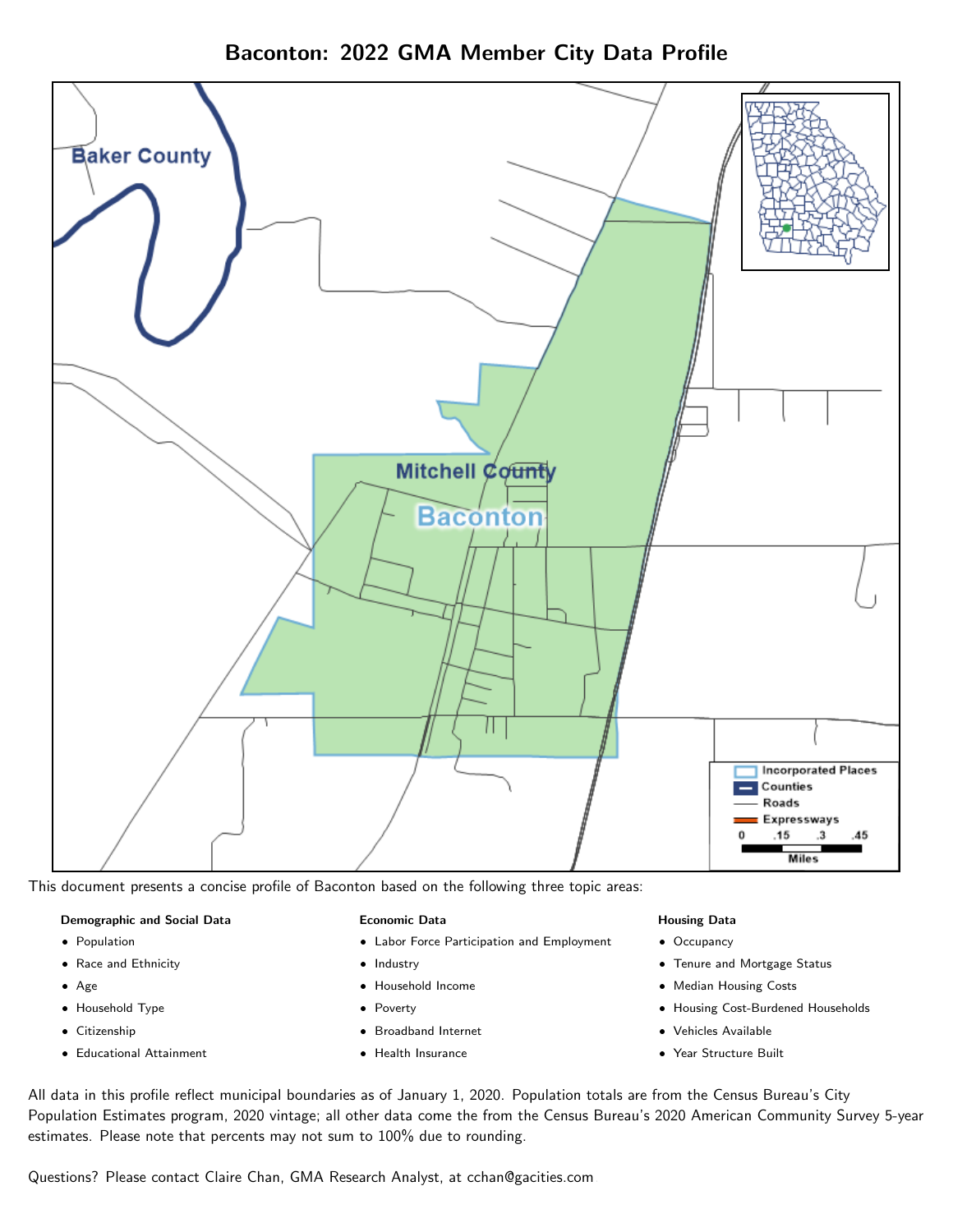# Baconton: Demographic and Social





### **Citizenship**

| Native Born<br>100% |  |
|---------------------|--|

Source: American Community Survey, 2020 5-year estimates, table B05002 Source: American Community Survey, 2020 5-year estimates, table B15002

#### Race and Ethnicity



Source: U.S. Census Bureau, City Population Estimates, 2020 vintage Source: American Community Survey, 2020 5-year estimates, table B03002

### Household Type



Source: American Community Survey, 2020 5-year estimates, table B01001 Source: American Community Survey, 2020 5-year estimates, table B11001

#### Educational Attainment



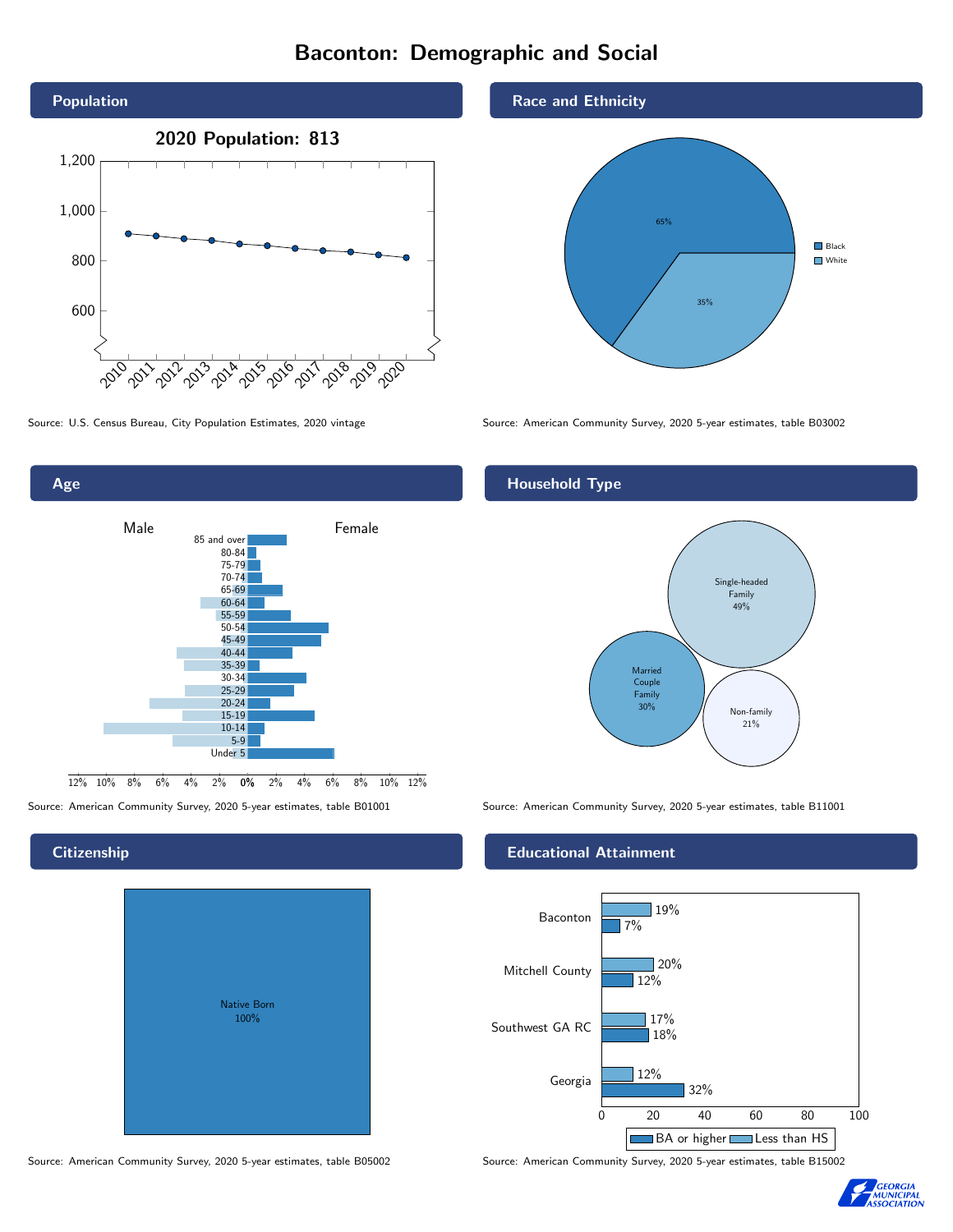# Baconton: Economic



Source: American Community Survey, 2020 5-year estimates, table B23001 Note: Unemployment rate is based upon the civilian labor force.

#### Industry

| Agriculture, forestry, fishing and hunting, and mining      |  |
|-------------------------------------------------------------|--|
| Construction                                                |  |
| Manufacturing                                               |  |
| <b>Wholesale Trade</b>                                      |  |
| Retail Trade                                                |  |
| Transportation and warehousing, and utilities               |  |
| Information                                                 |  |
| Finance and insurance, real estate, rental, leasing         |  |
| Professional, scientific, mgt, administrative, waste mgt    |  |
| Educational services, and health care and social assistance |  |
| Arts, entertainment, recreation, accommodation, food        |  |
| service                                                     |  |
| Other services, except public administration                |  |
| Public administration                                       |  |

Source: American Community Survey, 2020 5-year estimates, table C24030



Source: American Community Survey, 2020 5-year estimates, tables B19013 and B19025 Source: American Community Survey, 2020 5-year estimates, table B17010



#### Health Insurance



Source: American Community Survey, 2020 5-year estimates, table B28002 Source: American Community Survey, 2020 5-year estimates, table B18135



#### Poverty